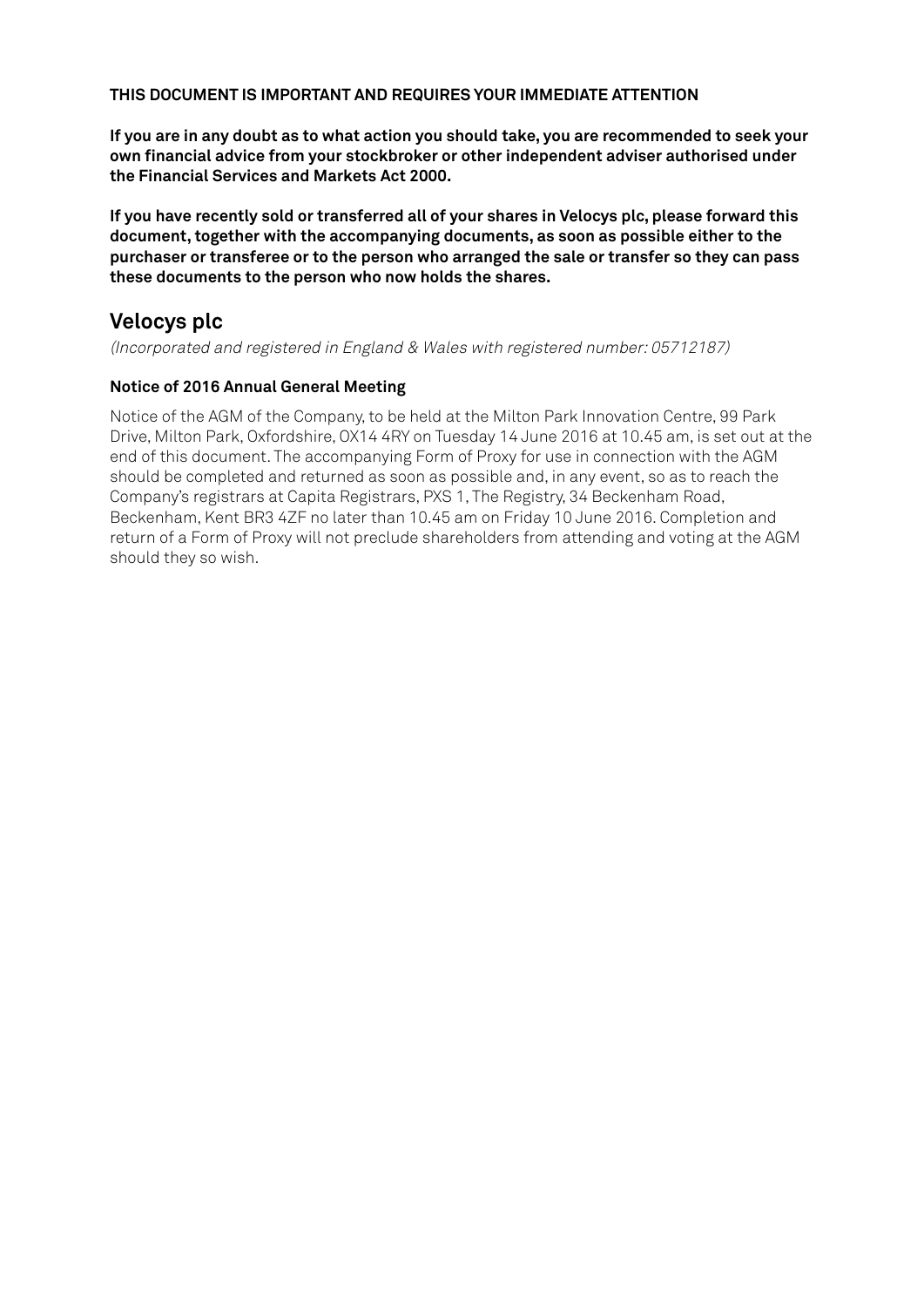# **Letter from the Chairman of the Company**

(Incorporated and registered in England & Wales with registered number: 05712187)

Pierre Jungels (Chairman) and the Chairman of the Museum of the Olympic Avenue David Pummell (Chief Executive Officer) Milton Park Susan Robertson (Chief Financial Officer) Abingdon 0X14 4SA Paul Schubert (Chief Operating Officer) Julian West (Senior Independent Director) Jan Verloop (Non-executive Director) Sandy Shaw (Non-executive Director) Mark Chatterji (Non-executive Director) Ross Allonby (Non-executive Director)

**Directors:** Registered Office:

19 May 2016

To the holders of Ordinary Shares.

Dear Shareholder,

# **2016 Annual General Meeting**

I am writing to give you details of the resolutions to be proposed at the Company's 2016 AGM to be held at the Milton Park Innovation Centre, 99 Park Drive, Milton Park, Oxfordshire, OX14 4RY on Tuesday 14 June 2016 at 10.45 am, and which are set out in the notice of AGM at the end of this document (the 'Notice').

Shareholders should read the contents of this document in conjunction with the audited financial statements of the Company for the financial year ended 31 December 2015, together with the reports of the Directors and auditors thereon (the 'Accounts'), copies of which are being mailed to shareholders together with this notice.

# **The Board of Directors**

The Company's Articles of Association provide that Directors are subject to election by shareholders at the first opportunity after their appointment. In addition, one third of Directors are subject to retirement by rotation at each Annual General Meeting. The Board has agreed that, in line with best corporate governance practice, all Directors should stand for reappointment at the 2016 Annual General Meeting.

Biographical details of each of the Directors proposed for reappointment are set out on the company's web site at www.velocys.com.

# **Annual General Meeting**

The following resolutions will be proposed at the AGM:

# **Ordinary resolutions**

Resolutions nos. 1 to 13 and 16 are to be proposed at the Meeting as ordinary resolutions (each requiring more than 50 per cent. of the votes cast to be in favour of the resolution in order for it to be passed), as follows: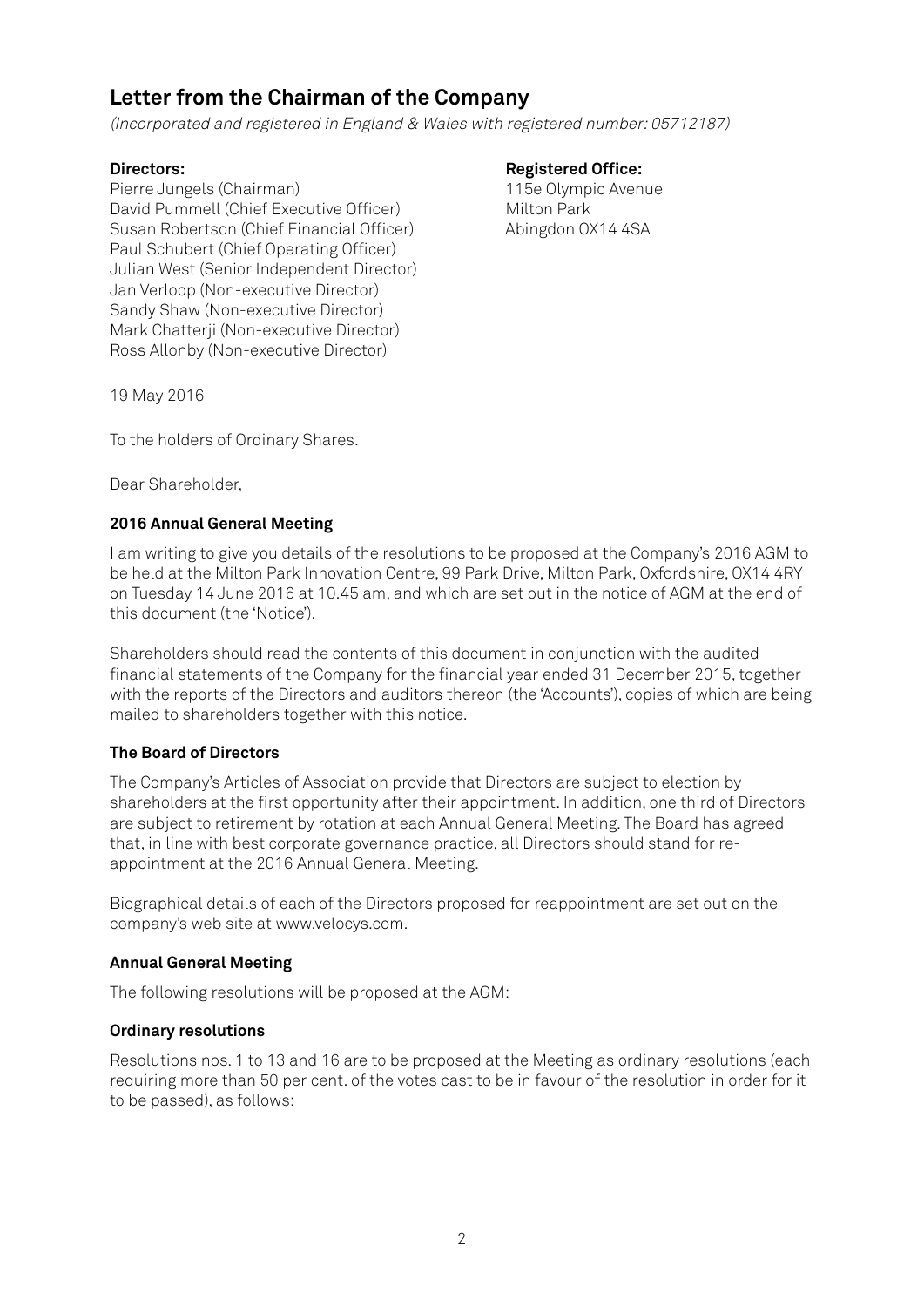#### **Resolution no. 1 – Report and Accounts**

To receive, consider and adopt the annual accounts of the Company as at 31 December 2015 and the Directors' and auditors' reports thereon (resolution no. 1);

To re-elect the following Directors who retire in accordance with Article 85 of the Company's Articles of Association and, being eligible, offer themselves for election:

#### **Resolution no. 2 – Re-election of Director**

To re-elect Susan Robertson, who retires as a Director and, being eligible, offers herself for re-election as a Director at the Annual General Meeting (resolution no. 2);

#### **Resolution no. 3 – Re-election of Director**

To re-elect Sandy Shaw, who retires as a Director and, being eligible, offers herself for re-election as a Director at the Annual General Meeting (resolution no. 3);

To elect the following Directors who, having been appointed since the last AGM, retire pursuant to Article 80.1 of the Company's Articles of Association and, being eligible, offer themselves for election:

#### **Resolution no. 4 – Election of Director**

To elect David Pummell, who retires as a Director and, being eligible, offers himself for election as a Director at the Annual General Meeting (resolution no. 4);

#### **Resolution no. 5 – Election of Director**

To elect Mark Chatterji, who retires as a Director and, being eligible, offers himself for election as a Director at the Annual General Meeting (resolution no. 5);

# **Resolution no. 6 – Election of Director**

To elect Ross Allonby, who retires as a Director and being eligible, offers himself for election as a Director at the Annual General Meeting (resolution no. 6);

To re-elect the following Directors who retire in accordance with the provisions of the UK Corporate Governance Code and, being eligible, offer themselves for election. The Board has noted that Pierre Jungels and Jan Verloop have served more than 3 consecutive three year terms of office and consider that they continue to make a significant contribution to the Company:

#### **Resolution no. 7 – Re-election of Director**

To re-elect Pierre Jungels, who retires as a Director and being eligible, offers himself for re-election as a Director at the Annual General Meeting (resolution no. 7);

#### **Resolution no. 8 – Re-election of Director**

To re-elect Jan Verloop, who retires as a Director and being eligible, offers himself for re-election as a Director at the Annual General Meeting (resolution no. 8);

#### **Resolution no. 9 – Re-election of Director**

To re-elect Julian West, who retires as a Director and being eligible, offers himself for re-election as a Director at the Annual General Meeting (resolution no. 9);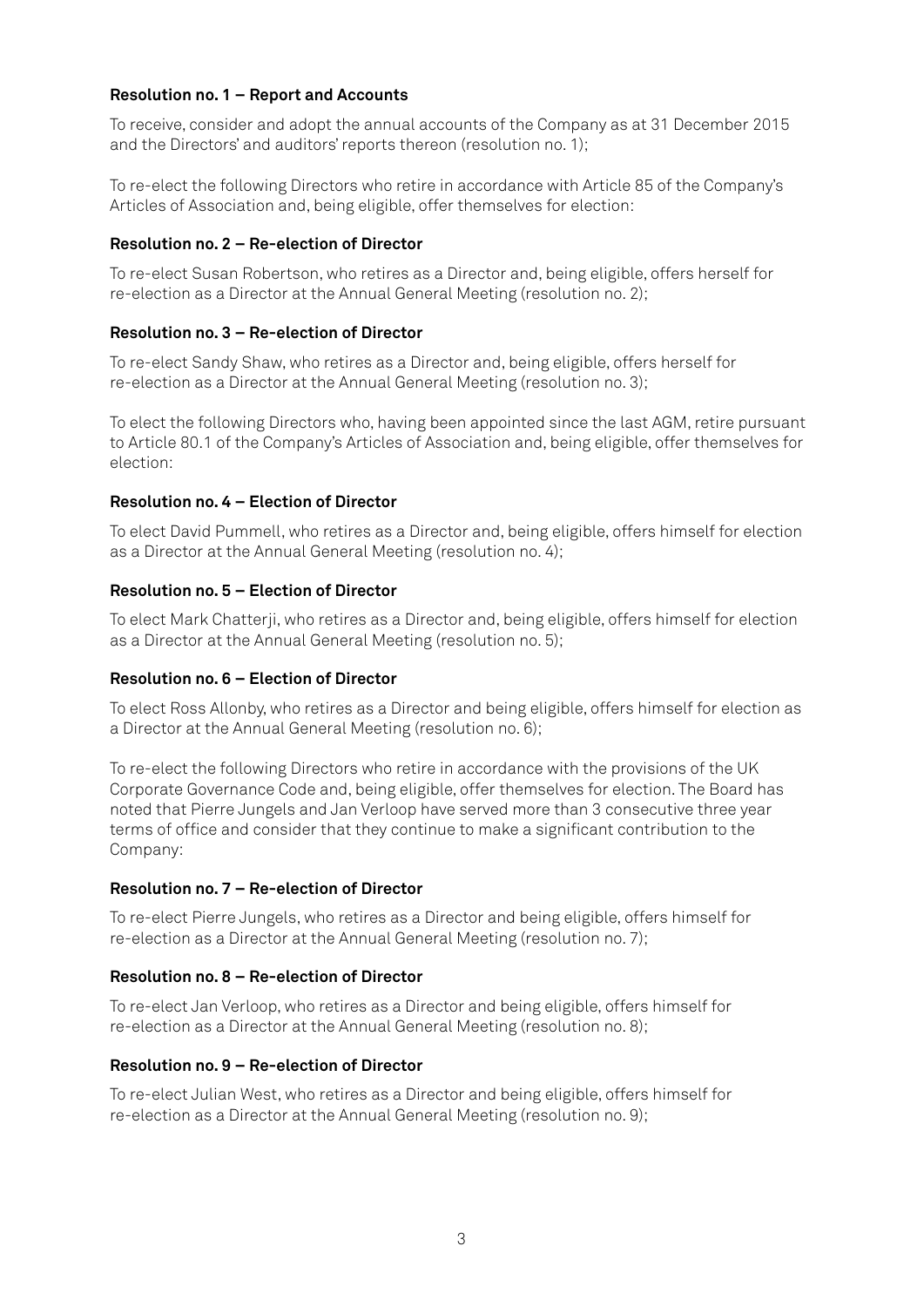# **Resolution no. 10 – Re-election of Director**

To re-elect Paul Schubert, who retires as a Director and being eligible, offers himself for re-election as a Director at the Annual General Meeting (resolution no. 10);

# **Resolution no. 11 – Re-appointment of auditors**

To re-appoint PricewaterhouseCoopers LLP as auditors of the Company (resolution no. 11);

# **Resolution no. 12 – Determination of auditors' remuneration**

To authorise the Directors to fix the auditors' remuneration (resolution no. 12); and

# **Resolution no. 13– Authority of Directors to allot shares**

Resolution no. 13 will be proposed as an ordinary resolution to authorise the Directors to allot shares in the Company or to grant rights to subscribe for or to convert any security into shares in the Company up to a maximum aggregate nominal amount of £477,508.79 (representing approximately 33% of the total ordinary share capital of the Company presently in issue). This authority replaces the authority granted on 23 June 2015 and will expire on 31 July 2017 or at the conclusion of the next AGM, whichever is the earlier. The Directors have no present intention of exercising this authority.

# **Special resolutions**

Resolution nos. 14, 15 and 17 are to be proposed at the Meeting as special resolutions (each requiring at least 75 per cent. of the votes cast to be in favour of the resolution in order for it to be passed), as follows:

# **Resolution no. 14 – Renewal of authority of Directors to allot shares for cash disapplying statutory pre-emption rights**

Resolution no. 14 will be proposed as a special resolution to empower the Directors to allot shares in the Company or to grant rights to subscribe for or to convert any security into shares in the Company on a non pre-emptive basis up to a maximum aggregate nominal value of £143,252.64 (representing approximately 10 per cent. of the total ordinary share capital of the Company presently in issue). The Directors have no present intention of exercising this authority but it will enable the Directors, at their discretion, to allot a limited number of equity securities (as defined in the Companies Act 2006) (or treasury shares) for cash and also provide the Directors with greater flexibility to take advantage of business opportunities as they arise.

# **Resolution no. 15 – Authority to purchase own shares**

Resolution no.15 will be proposed as a special resolution to authorise the Company to purchase up to 14,325,264 of its own Ordinary Shares in the market, representing 10 per cent. of the current issued ordinary share capital of the Company, at a price of not less than the nominal value of the Ordinary Shares and not more than the amount equal to 5 per cent. above the average of the middle market quotations of the Ordinary Shares as derived from the London Stock Exchange for the five business days immediately preceding the day on which the Ordinary Share is contracted to be purchased. If approved, this authority will expire at the conclusion of next year's AGM.

The Directors have no present intention of making such purchases, but it is considered to be prudent to have this authority so as to be able to act at short notice if circumstances change. The authority would, however, only be exercised if the Directors believe that to do so would result in an increase in earnings per share and would be in the best interests of shareholders generally.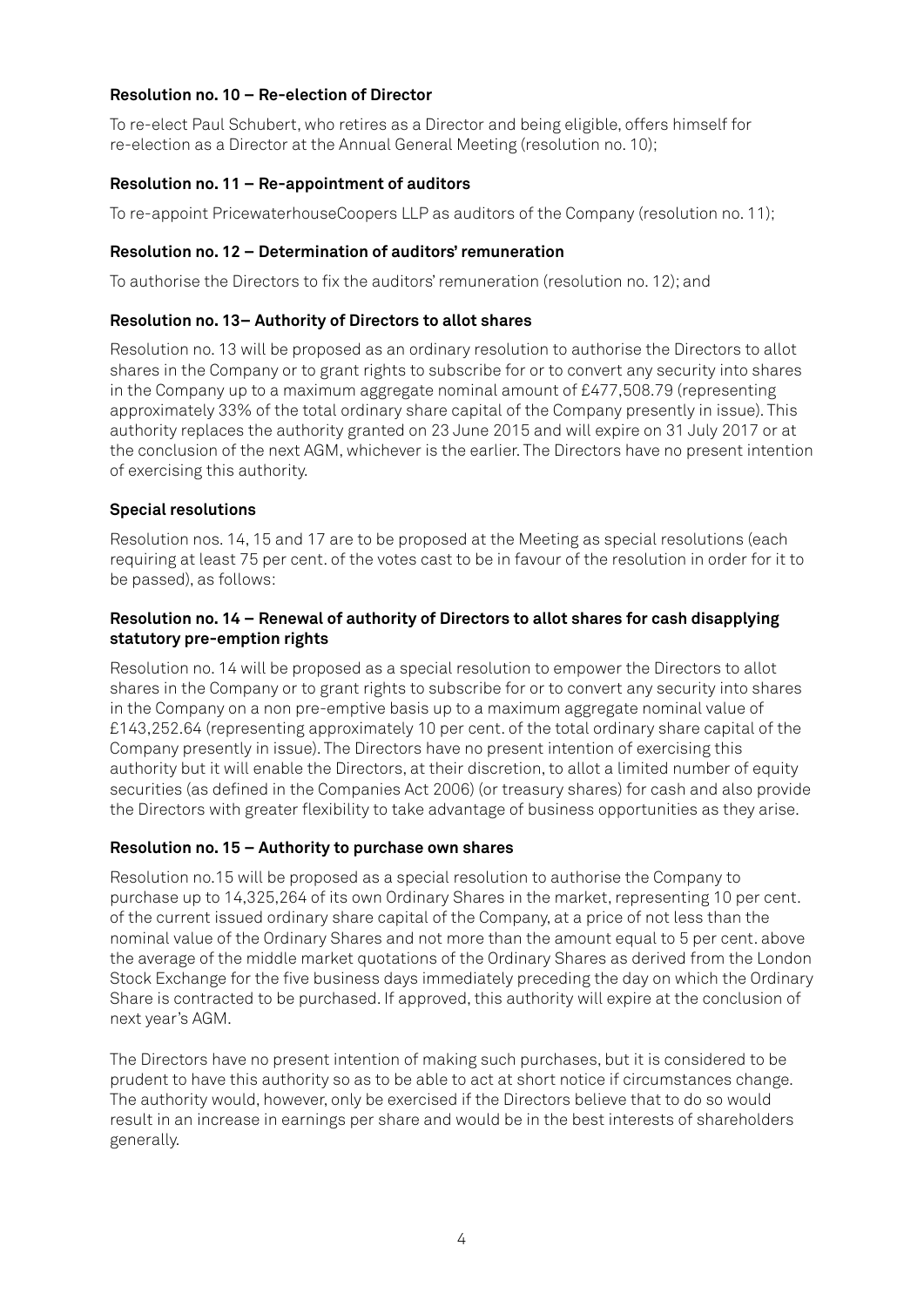Options over an aggregate of 15,450,768 Ordinary Shares in the Company were outstanding as at 18 May 2016 representing 10.79 per cent. of the Company's issued ordinary share capital at that date and which would represent 9.03 per cent of the Company's issued ordinary share capital if the authority proposed at the AGM to buy back 14,325,264 Ordinary Shares was exercised in full (and all of the repurchased shares were cancelled).

The resolution will also permit the Company to purchase its own shares to hold as treasury shares rather than cancelling them. The treasury shares can be subsequently cancelled, sold for cash or used to satisfy share awards granted under employee share award schemes and would therefore provide the Company with additional flexibility in the management of its capital base. As at 18 May 2016, the Company did not hold any of its Ordinary Shares as treasury shares.

The Directors would consider holding as treasury shares any shares which the Company purchases pursuant to the authority proposed to be granted by resolution no. 15. In relation to any repurchased shares held in treasury however, unless such shares are subsequently cancelled, earnings per share will only be increased on a temporary basis until such time as the shares are subsequently sold out of treasury.

# **Ordinary resolution**

# **Resolution no. 16 – Ratification of payments in excess of the amount specified in Article 92 of the Company's Articles of Association**

During the two financial years ended 31 December 2015, fees have been paid to the Chairman and other Non-executive Directors in excess of the aggregate limit of £250,000 specified in Article 92 of the Company's existing Articles of Association adopted on 22 June 2011 (the 'Articles'). The aggregate amount of the fees paid to the Chairman and other Non-executive Directors, as set out in the Company's annual reports for the years ended 31 December 2014 and 2015, is as follows.

|                                                             | 2015    | 2014    |
|-------------------------------------------------------------|---------|---------|
|                                                             |         |         |
| Aggregate fees paid to Chairman and Non-executive Directors | 271.853 | 258,705 |

Resolution no. 16 is proposed as an ordinary resolution to ratify these payments out of the funds of the Company by way of fees for the services of the Chairman and the Non-executive Directors in excess of the amount specified in Article 92, the breaches of which were inadvertent.

None of the Directors, nor any persons connected to them, will vote on Resolutions no. 16.

# **Special resolution**

# **Resolution no. 17 – Amendment to Article 92 of the Articles**

Resolution no. 17 is proposed as a special resolution to amend Article 92 so as to increase the aggregate limit set out therein from £250,000 to £350,000.

# **Action to be taken**

Shareholders will find enclosed with this document a Form of Proxy for use at the AGM. Whether or not you propose to attend the AGM in person, you are requested to complete the Form of Proxy and to return it to the Company's registrars, Capita Registrars, PXS, The Registry, 34 Beckenham Road, Beckenham, Kent BR3 4TU, United Kingdom so as to arrive not later than Friday 10 June 2016 at 10.45 am. Unless the Form of Proxy is received by this date and time, the Form of Proxy will be invalid. The completion and return of a Form of Proxy will not preclude you from attending the AGM and voting in person if you so wish.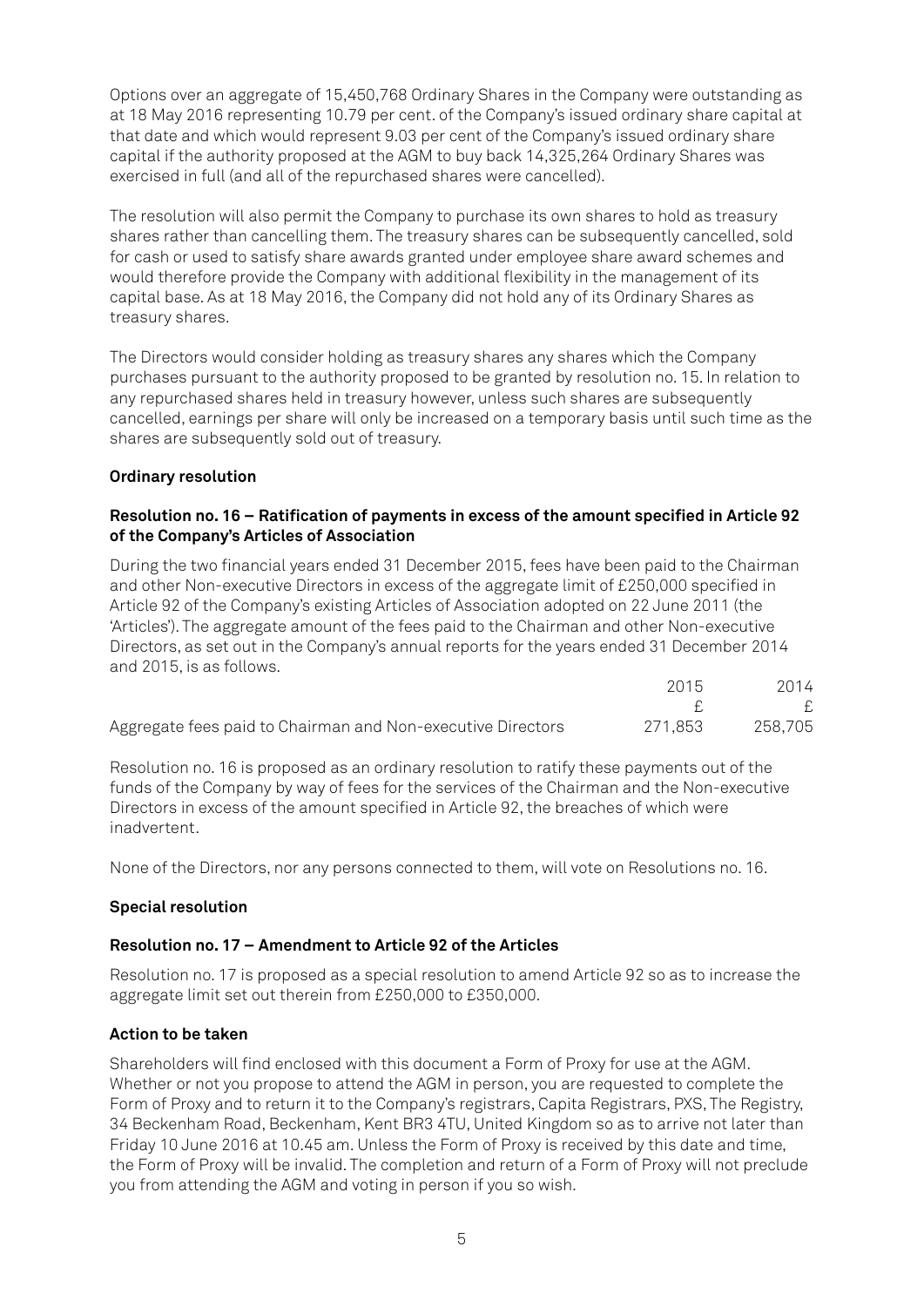#### **Recommendation**

The Directors consider the resolutions to be proposed at the AGM are in the best interests of the Company and the shareholders as a whole. Consequently, the Directors unanimously recommend that you vote in favour of the Resolutions to be proposed at the AGM as they intend to do in respect of their own beneficial holdings which in aggregate amount to 771,500 Ordinary Shares in the Company, representing 0.54 per cent. of the Company's current issued ordinary share capital and of the votes that could be cast at the AGM.

Yours faithfully,

#### **Pierre Jungels**

Chairman 19 May 2016

#### **Registered Office:**

115e Olympic Avenue Milton Park Abingdon OX14 4SA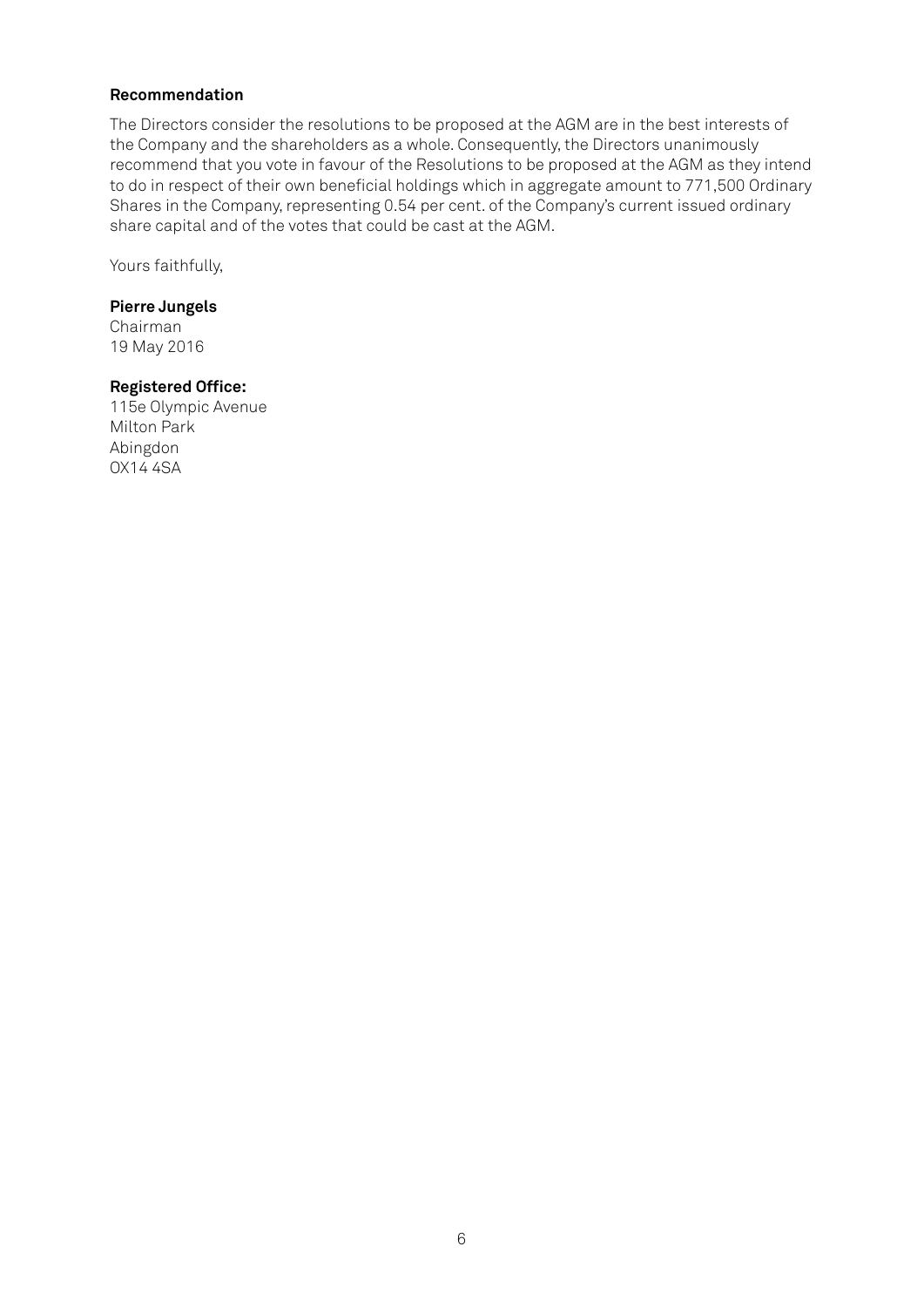# **Velocys plc**

(Incorporated and registered in England & Wales with registered number: 05712187)

**NOTICE IS HEREBY GIVEN THAT** the **ANNUAL GENERAL MEETING** of the Company will be held at Milton Park Innovation Centre, 99 Park Drive, Milton Park, Oxfordshire, OX14 4RY on **Tuesday 14 June 2016** at 10.45 am to consider and, if thought fit, pass the following resolutions. Resolutions nos. 1 to 13 and no. 17 will be proposed as ordinary resolutions and resolutions nos. 14 to 16 will be proposed as special resolutions.

# **As ORDINARY BUSINESS**

# **Ordinary resolutions**

- 1. To receive, consider and adopt the annual accounts of the Company as at 31 December 2015 and the Directors' and auditors' reports thereon.
- 2. To re-elect Susan Robertson (Executive Director and Chief Financial Officer) as a Director of the Company.
- 3. To re-elect Sandy Shaw (Non-executive Director, Chair of the Remuneration Committee and a member of the Nominations Committee) as a Director of the Company.
- 4. To elect David Pummell (Executive Director and Chief Executive Officer) as a Director of the Company.
- 5. To elect Mark Chatterji (Non-executive Director, Chairman of the Audit and Risk Committee and a member of the Nominations Committee) as a Director of the Company.
- 6. To elect Ross Allonby (Non-executive Director and a member of the Audit and Risk, Remuneration and Nominations Committees) as a Director of the Company.
- 7. To re-elect Pierre Jungels (Chairman of the Board, Chairman of the Nominations Committee and a member of the Remuneration Committee) as a Director of the Company.
- 8. To re-elect Jan Verloop (Non-executive Director and a member of the Nominations Committee) as a Director of the Company.
- 9. To re-elect Julian West (Senior Independent Director and a member of the Audit and Risk, Remuneration and Nominations Committees) as a Director of the Company.
- 10. To re-elect Paul Schubert (Executive Director and Chief Operating Officer) as a Director of the Company.
- 11. To re-appoint PricewaterhouseCoopers LLP as auditors of the Company to hold office from the conclusion of the Annual General Meeting until the conclusion of the next general meeting of the Company at which accounts are laid.
- 12. To authorise the Directors of the Company to fix the remuneration of the auditors.

# **As SPECIAL BUSINESS**

# **Ordinary resolution**

- 13. That
	- (a) the Directors of the Company be and are hereby generally and unconditionally authorised for the purposes of section 551 of the Companies Act 2006 (the "**Act**") to allot shares in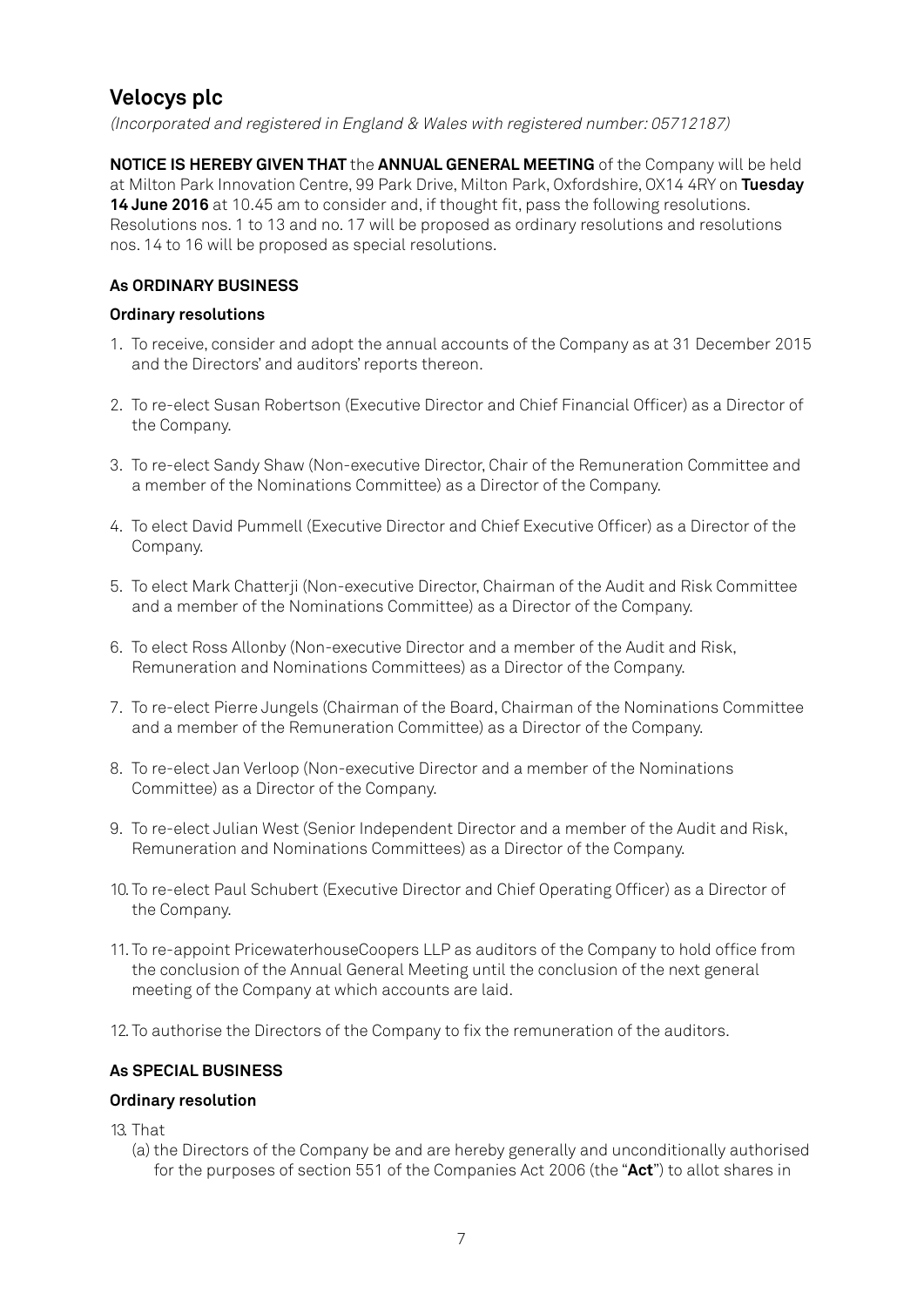the Company or to grant rights to subscribe for or to convert any security into shares in the Company ("**Rights**") up to an aggregate nominal amount of £477,508.79 (representing approximately 33 per cent. of the Company's issued ordinary share capital at the date of posting of this notice) such authority to expire, unless sooner revoked or altered by the Company in general meeting, on 31 July 2017 or at the conclusion of the next Annual General Meeting of the Company in 2017 (whichever is the earlier) and provided further that the Company may before the expiry of this authority make an offer or agreement which would or might require shares to be allotted or Rights to be granted after the expiry of this authority and the Directors may allot shares or grant Rights in pursuance of any such offer or agreement as if the authority conferred hereby had not expired; and

(b) all other authorities conferred on the Directors prior to the date of passing of this resolution to allot equity securities are hereby revoked save to the extent that such authorities have been utilised or agreed to be utilised.

#### **Special resolution**

- 14. That pursuant and subject to the authority conferred by resolution no. 13 being passed, the Directors be and they are empowered pursuant to section 570 of the Act to allot equity securities (within the meaning of section 560 of the Act) wholly for cash pursuant to the authority conferred by the previous resolution as if sub-section (1) of Section 561 of the Act did not apply to any such allotment, provided that this power shall be limited to the allotment of equity securities:
	- (a) in connection with an offer of such securities by way of rights to holders of Ordinary Shares of 1p each in the capital of the Company ("**Ordinary Shares**") in proportion (as nearly as may be practicable) to their respective holdings of such shares, but subject to such exclusions or other arrangements as the Directors may deem necessary or expedient in relation to fractional entitlements or any legal or practical problems under the laws of any territory, or the requirements of any regulatory body or stock exchange; and
	- (b) otherwise than pursuant to sub-paragraph (a) above up to an aggregate nominal amount of £143,252.64 (representing 10% of the Company's issued ordinary share capital at the date of posting this notice),

and shall expire on 31 July 2017 or at the conclusion of the next Annual General Meeting of the Company in 2017 (whichever is the earlier), and provided further that the Company may before the expiry of this authority make an offer or agreement which would or might require relevant securities to be allotted after the expiry of this authority and the Directors may allot equity securities in pursuance of any such offer or agreement as if the authority conferred hereby had not expired.

This power applies in relation to a sale of shares which is an allotment of equity securities by virtue of section 560 (3) of the Act as if in the first paragraph of this resolution the words "pursuant to the authority conferred by resolution numbered 13 being passed" were omitted.

#### **Special resolution**

- 15. That the Company be and is generally and unconditionally authorised for the purposes of section 701 of the Act to make one or more market purchases (within the meaning of section 693(4) of the Act) on the London Stock Exchange's Alternative Investment Market ("**AIM**") of its Ordinary Shares provided that:
	- (a) the maximum aggregate number of Ordinary Shares authorised to be purchased is 14,325,264 (representing 10% of the Company's issued ordinary share capital at the date of posting of this notice);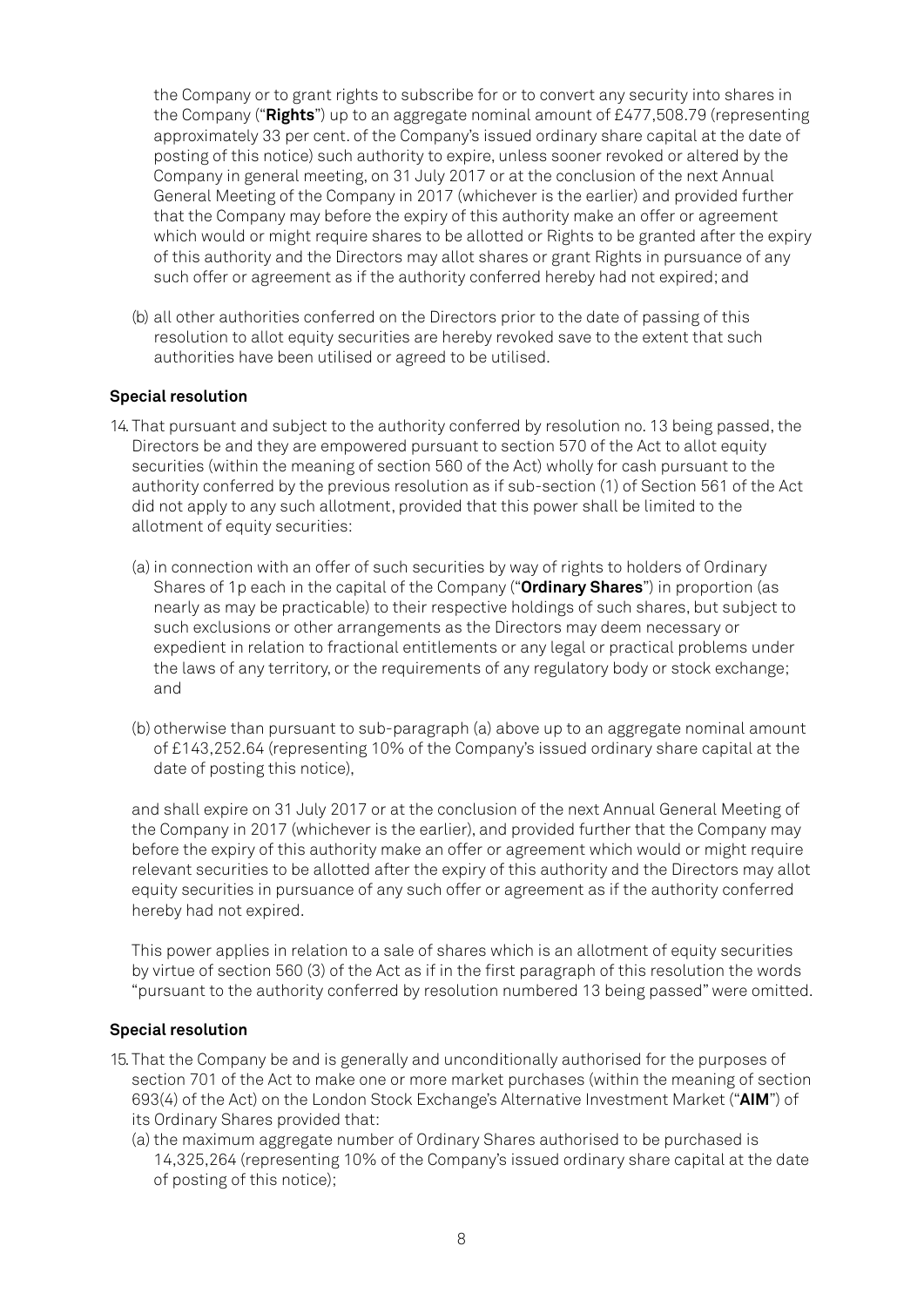- (b) the minimum price (excluding expenses) which may be paid for such shares is 1p per Ordinary Share;
- (c) the maximum price (excluding expenses) which may be paid for an Ordinary Share shall not be more, at the time of purchase, than the amount equal to 105 per cent. of the average of the middle market quotations for an Ordinary Share as derived from the London Stock Exchange for the five business days immediately preceding the date on which the Ordinary Share is purchased;
- (d) unless previously renewed, varied or revoked, the authority conferred shall expire at the conclusion of the next Annual General Meeting of the Company in 2017; and
- (e) the Company may make a contract or contracts to purchase Ordinary Shares under the authority conferred prior to the expiry of such authority which will or may be executed wholly or partly after the expiry of such authority and may make a purchase of Ordinary Shares in pursuance of any such contract or contracts, as if such authority had not expired.

#### **Ordinary resolution**

16. That any payments made to the Directors out of the funds of the Company pursuant to Article 92 of the Company's existing Articles of Association (the "**Articles**") in excess of the aggregate limit specified in Article 92 of the Articles, and any other inadvertent breach by the Directors of the duties imposed by Article 92 of the Articles be ratified.

#### **Special resolution**

17. That Article 92 of the Articles be amended by deleting the figure '£250,000' and replacing it with the figure '£350,000'.

#### **By order of the Board**

Jeremy Gorman FCA **Secretary** 19 May 2016

#### **Registered Office:**

115e Olympic Avenue Milton Park Abingdon OX14 4SA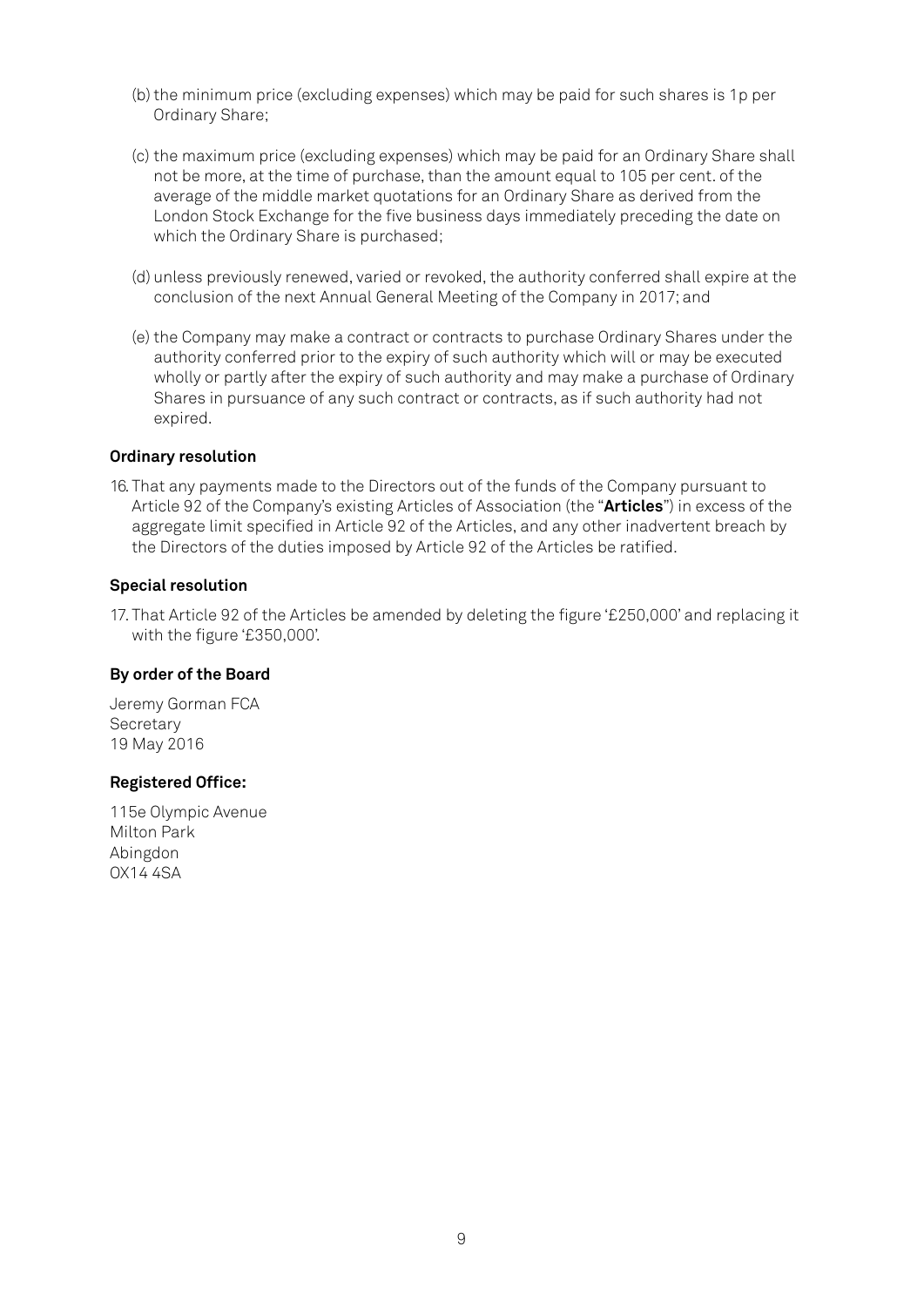#### **Notes:**

- 1. A member of the Company entitled to attend, speak and vote at a general meeting of the Company is entitled to appoint a proxy to attend, speak and vote instead of him or her. A proxy need not be a member of the Company. A member may appoint more than one proxy, provided that each proxy is appointed to exercise the rights attached to different shares. To appoint more than one proxy you should complete the form of proxy and attach a schedule to your proxy form setting out your proxy appointments. A Form of Proxy is enclosed. To be effective, it must be returned to Capita Asset Services, PSX 1, 34 Beckenham Road, Beckenham, Kent BR3 4ZF so as to be **received not later than 96 hours before the time of the meeting**. Completion of the Form of Proxy does not preclude a member from subsequently attending and voting at the meeting in person if he or she so wishes.
- 2. Pursuant to Regulation 41 of the Uncertificated Securities Regulations 2001, the Company specifies that only those shareholders registered in the register of members of the Company as at close of business on Friday 10 June 2016 (or, in the case of an adjournment, as at close of business on the day two days prior to the day of the adjourned meeting) shall be entitled to attend and/or vote at the meeting in respect of the number of Ordinary Shares registered in their name at that time. Changes to entries on the register of members after close of business on Friday 10 June 2016 (or, in the case of an adjournment, at the close of business on the day two days prior to the day of the adjourned meeting) shall be disregarded in determining the rights of any person to attend or vote at the meeting.
- 3. As at 18 May 2016 (being the last business day prior to the date of this notice) the Company's issued share capital consisted of 143,252,638 Ordinary Shares each carrying one vote per share. Accordingly the total voting rights in the Company as at 18 May 2016 were 143,252,638.
- 4. Copies of the Directors' service contracts and terms and conditions of appointment will be available for inspection at the registered office of the Company during normal business hours and at the place of the meeting from 15 minutes prior to the meeting until its conclusion.
- 5. Any corporation which is a member can appoint one or more corporate representatives who may exercise on its behalf all of its powers as a member provided that they do not do so in relation to the same shares.